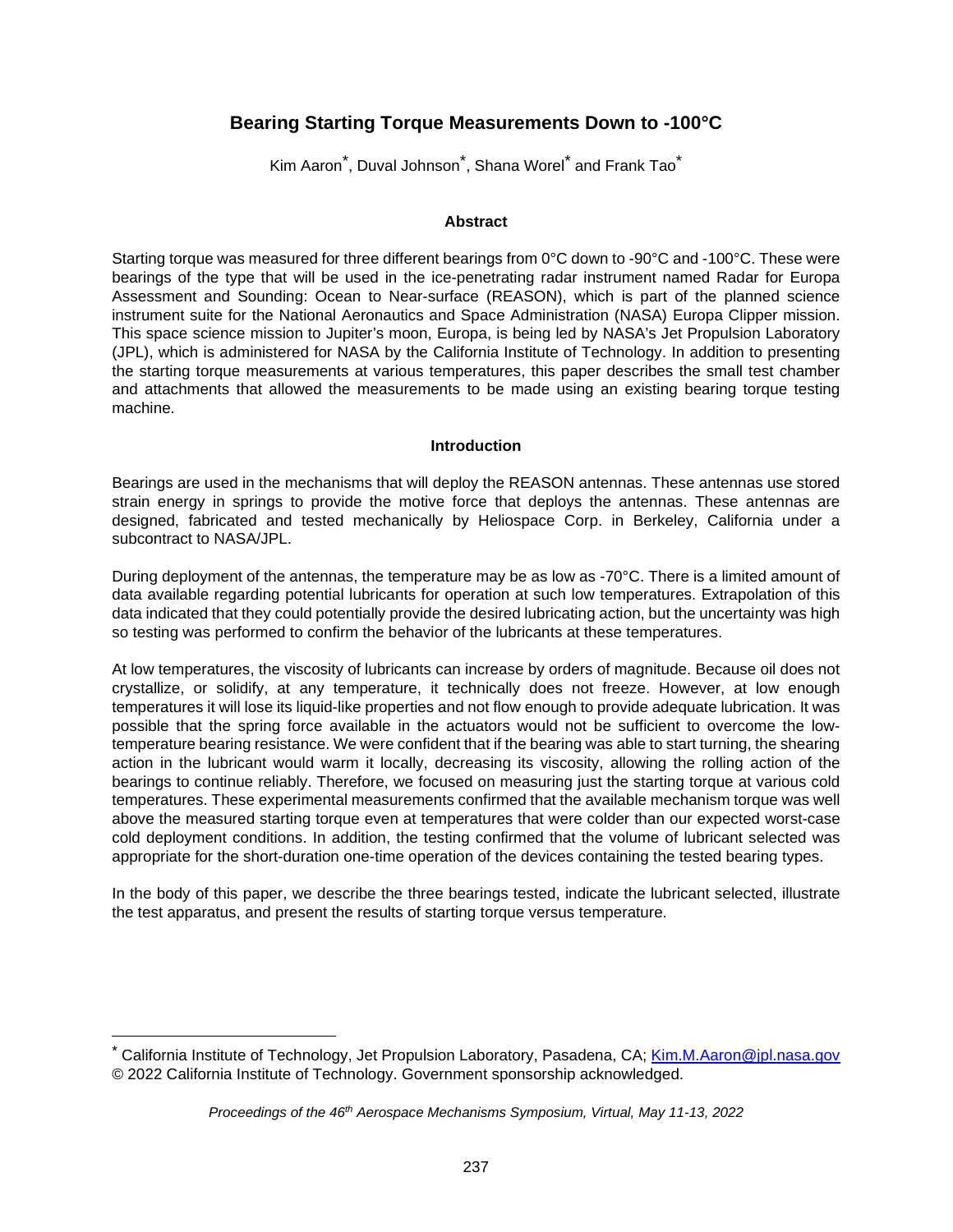# **Bearings Tested**

We tested three bearings of the type selected for use in the design of the mechanism. Our colleague, Mark Balzer, named them Papa Bearing, Mama Bearing, and Baby Bearing because of their relative sizes. We fondly retained this nomenclature.

The three bearings tested are:

- 1. AST 07150776 (SSRI-1212ZZRA5P25L01 BEARING; MINO: 00585 X 74748) Approximate bearing dimensions: 19.05 mm outer diameter (OD) x 12.70 mm inner diameter (ID) x 3.94 mm width (W) (0.750 inch x 0.500 inch x 0.155 inch) (Papa bearing)
- 2. AST 07366778 (SSR3ZZRA5P25L01 INCH SERIES BEARINGS; MINO: 00585 X 00208) Approximate bearing dimensions: 12.70 mm OD x 4.70 mm ID x 4.95 mm W (0.500 inch x 0.185 inch x 0.195 inch) (Mama bearing)
- 3. AST 07366756 (SSR2ZZRA5P25L01 INCH SERIES BEARINGS; MINO: 00585 X 00187) Approximate bearing dimensions: 9.53 mm OD x 3.05 mm ID x 3.96-mm W (0.375 inch x 0.120 inch x 0.156 inch) (Baby bearing)

Manufacturer – New Hampshire Ball Bearing, Inc Ring material – AISI 440C Ball material – AISI 440C Type – Radial Shields – Double metallic shield, removable Cage – Ribbon, land piloted ABEC tolerance – ABEC 5 Radial play – 0.005 mm to 0.013 mm (0.0002 inch to 0.0005 inch)

Prior to testing, the bearings were inspected and passed per the following criteria:

- 1. Surface Appearance:
	- Lands, faces and mounting surfaces of bearing assemblies shall have a smooth finished appearance.
	- The surfaces shall be free of visible tool marks, chatter and waviness, pits, scratches with raised metal, or other surface imperfections.
	- Metal bearing components shall have a smooth finished appearance and shall be free of burrs, dents and folded material.
	- Non-metallic bearing components, including retainers, cages, and separators, shall be free of delaminations and burrs.
- 2. Cracks and fractures:
	- All bearing assemblies shall be free of cracks and fractures.
	- All bearing assemblies shall be free of scratches on critical surfaces.
	- All critical surfaces of bearing assemblies shall be free of scratches.
- 3. Contamination:
	- All exterior surfaces and interior areas of the bearing assemblies shall be free of foreign objects and debris, particles, fibers, grease, oil, fingerprints, etc.
- 4. Corrosion:
	- All exterior and interior surfaces of the bearing assemblies shall be free of corrosion, rust, and stains.
- 5. Assembly:
	- The proper number of rolling elements shall be present.
	- Retainers, cages, and separators shall be of the proper type (inner land-/outer land-/ballguided), made of the proper material, and shall be installed in the proper orientation.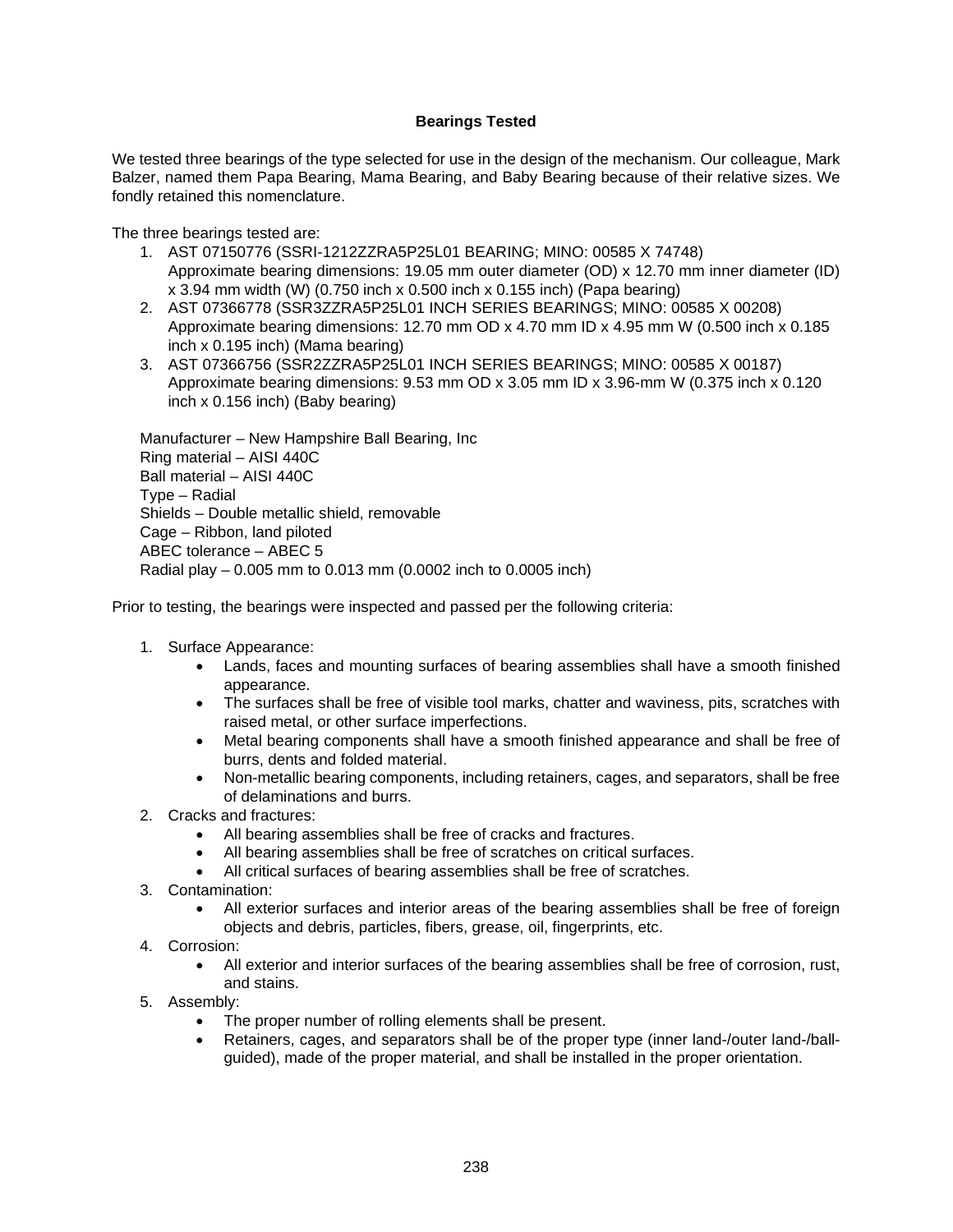### **Lubricant**

The bearings are commercial off-the-shelf. Their standard lubricant is not suitable for use at the low temperatures possible for this mechanism. After considering the potential operating conditions, we decided to remove the lubricant in the bearings and replace it with Castrol Brayco 815Z Micronic Grade Oil – a clear water white perfluorinated polyether-based fluid. We also selected alternate lubricants, but did not test them because our first choice was demonstrated to operate as desired.

The bearing retainer rings and shields were removed to allow inpsection of the bearing and observation of the meniscus during lubrication. The MIL-PRF-6085 oil was removed from the bearing components using heptane and a low intensity indirect ultrasonic cleaning technique. Previous investigation confirmed that this would not cause brinelling. We did not observe Brinelling using visual inspection at 10x magnification. Figure 1 shows one of the bearings after cleaning and drying.



*Figure 1. Clean and Dry Bearing* 

Following the drying step, oil was injected into the clean bearing using a syringe for which the mass of each oil drop was established. The amount of oil was kept to the barest minimum to avoid making the bearing balls "snowplow" through a thick layer of cold oil.

Oil amounts were initally determined by consulting "A Space Tribology Handbook [2]" which states that a ball bearing with a 10-mm bore diameter takes less than 1 µL of oil to achieve a "starved" lubrication condition, and greater than 10 µL of oil to achieve a "flooded" lubrication condition. Beginning with these values each bearing was lubricated in three steps using the following guidelines:

- Papa Bearing with 2 drops (~6 mg or ~3.2  $\mu$ L), 4 drops (~12 mg or ~6.4  $\mu$ L), and 6 drops (~18 mg or ~9.6 µL) of Brayco 815Z oil,
- Mama Bearing with 1 drop ( $\sim$ 3 mg or  $\sim$ 1.6 µL), 2 drops ( $\sim$ 6 mg or  $\sim$ 3.2 µL), and 3 drops ( $\sim$ 9 mg or ~4.8 µL) of Brayco 815Z oil, and
- Baby Bearing with  $\sim$  2/3 drop ( $\sim$ 2 mg or  $\sim$  1.1 µL),  $\sim$  4/3 drops ( $\sim$ 4 mg or  $\sim$  2.2 µL), and 2 drops ( $\sim$ 6 mg or ~3.2 µL) of Brayco 815Z oil.

During deployment, the bearings operate for just a few seconds, so oil starvation is not a concern.

Oil mass for each bearing was selected iteratively by adding a drop of oil, running in the bearing to distribute the oil, and visually inspecting under magnification for both the presence of an oil meniscus between the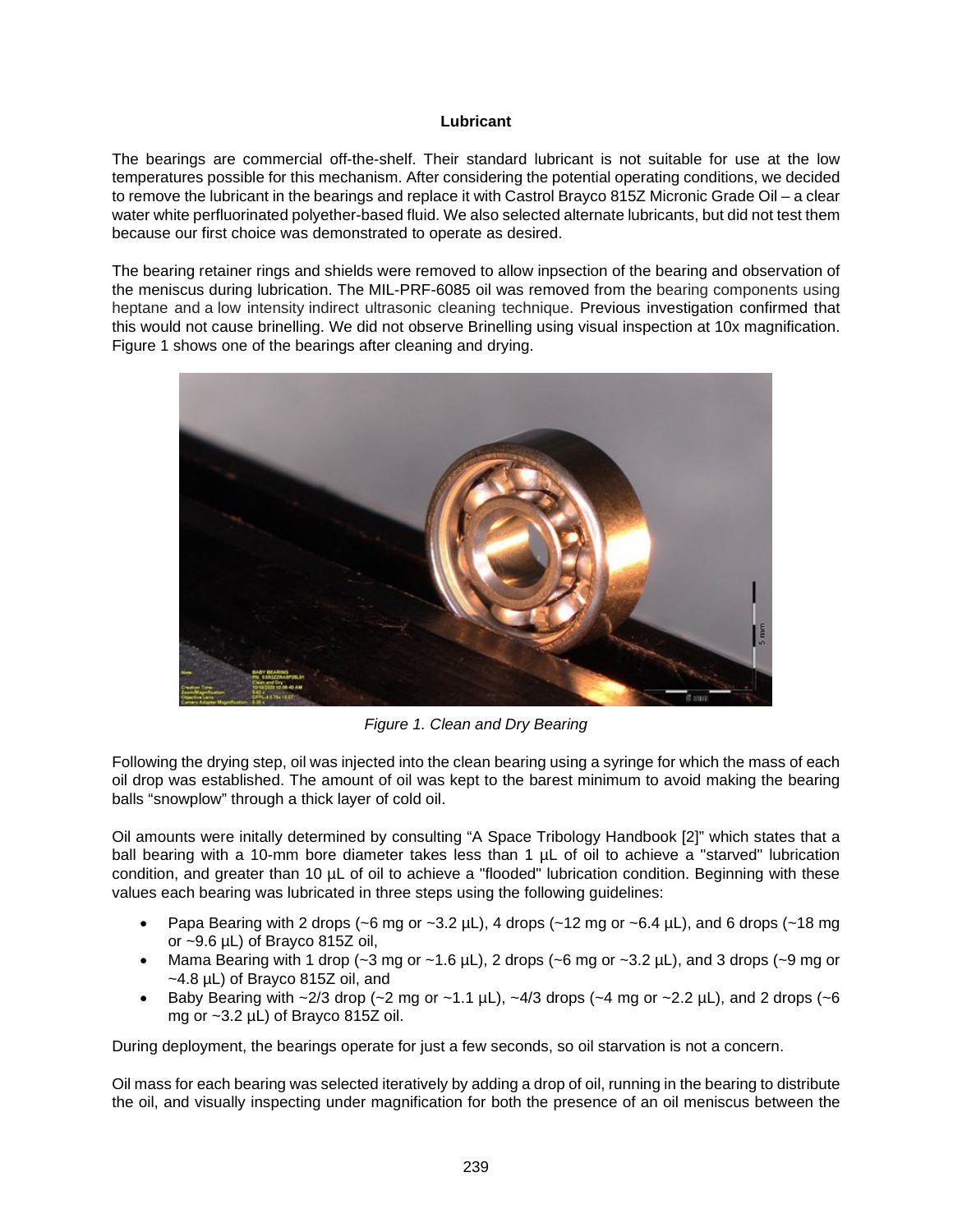bearing balls and both inner and outer ring raceway grooves, and a thin film of oil fully coating the inner and outer ring raceway grooves. When a thin film and a meniscus was observed, the iterations were stopped and the total mass of oil added was determined and recorded.

The bearings were weighed dry and then again afterwards in order to measure the oil mass. This oil mass for each bearing was as follows:

- Papa Bearing 13.6 mg
- Mama Bearing 9.5 mg
- Baby Bearing 4.3 mg

[Figure 2](#page-3-0) shows a microscopic view of one of the bearings indicating that the oil formed a meniscus between the ball and the raceway grooves. The view is looking towards the outer ring raceway groove. The body of the retainer crosses the lower right portion of the image. The ball has the curved bright highlight and is towards the upper right of the image. The meniscus is the narrower curved highlight just above that. The curved outer ring raceway groove can be discerned by the circumferential grinding marks extending towards the upper right corner of the photograph. The outer ring face sweeps diagonally across the upper left portion of the photograph.

<span id="page-3-0"></span>

*Figure 2. Microscopic View of Bearing Showing Oil Meniscus* 

# **Test Apparatus**

We chose to use a commercially available VIBRAC BRG-3000 Bearing Inspector II tabletop bearing torque measurement apparatus that we already owned and was readily available. Rather than modifying this apparatus to operate inside a cooled thermal chamber, we elected to design a small insulated chamber that would encapsulate the bearing and provide insulated mechanical connections between the apparatus and the interior of the small chamber. This allowed us to keep the test apparatus at room temperature.

The torque tester has a motor that is controlled by the VIBRAC software to turn a shaft connected to the inner ring of the bearing while the outer ring was restrained by the torque transducer that measures the reaction torque at the outer ring as the inner ring i turned in a controlled manner using the software provided with the testing apparatus.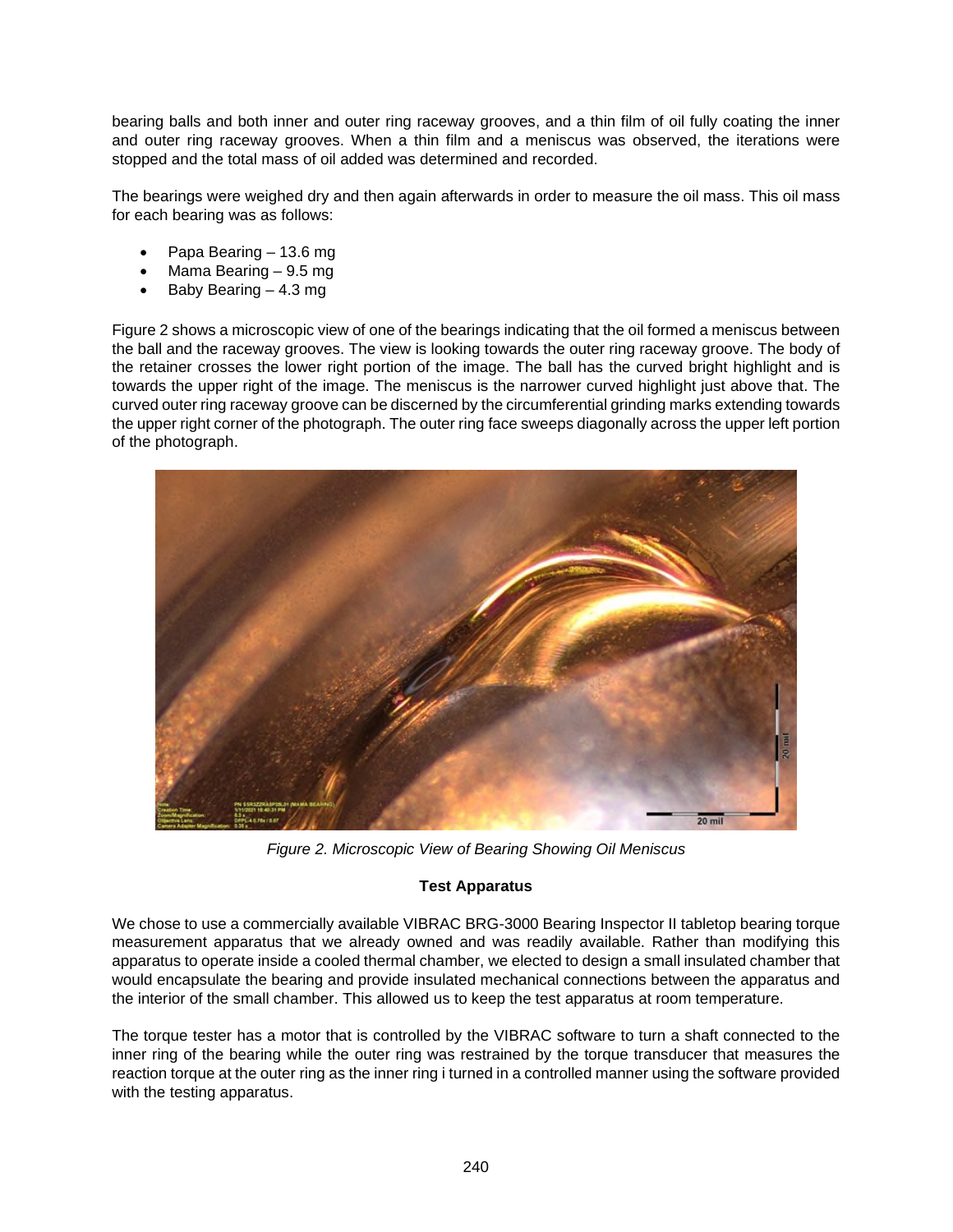The experimental setup is shown in [Figure 3.](#page-4-0) The insulated test chamber is the white cylinder with the access door labeled. The torque measurement apparatus consists of the base at the bottom containing the drive motor and the torque transducer near the top of Figure 3. The apparatus includes a structural tower supporting the torque transducer from the base. Just to the right of the torque transducer is a linear displacement sensor used in aligning the upper part of the apparatus to the lower part. On the upper right side of Figure 3 is the thermostatic controller for the liquid nitrogen flow. Below that, you see the plumbing for mixing and controlling the flow of gaseous and liquid nitrogen prior to passing through the wall of the insulated chamber to injection nozzles inside.

<span id="page-4-0"></span>

*Figure 3. Test Apparatus* 

The cold chamber was constructed using Schedule 40 polyvinyl chloride (PVC) with 25-cm (10-inch) diameter outer wall and 20-cm (8-inch) diameter inner wall with rigid 80-kg/m<sup>3</sup> (5-lbm/ft<sup>3</sup>) PVC foam insulation between the walls. The top and bottom of the inner tube were capped by 3-mm (0.125-inch) thick aluminum discs counterbored into the end of the tube. For the upper and lower caps, 13-mm (0.5-inch) plates of aluminum were used. The plates were separated by a layer of rigid PVC foam 25-mm (1-inch) thick. An access door was cut through the walls and attached using a spring-loaded hinge and a latch.

[Figure 4](#page-5-0) shows the thermal chamber partway during fabrication. The cold gas manifold is also shown, but without the nozzles to divert the flow laterally.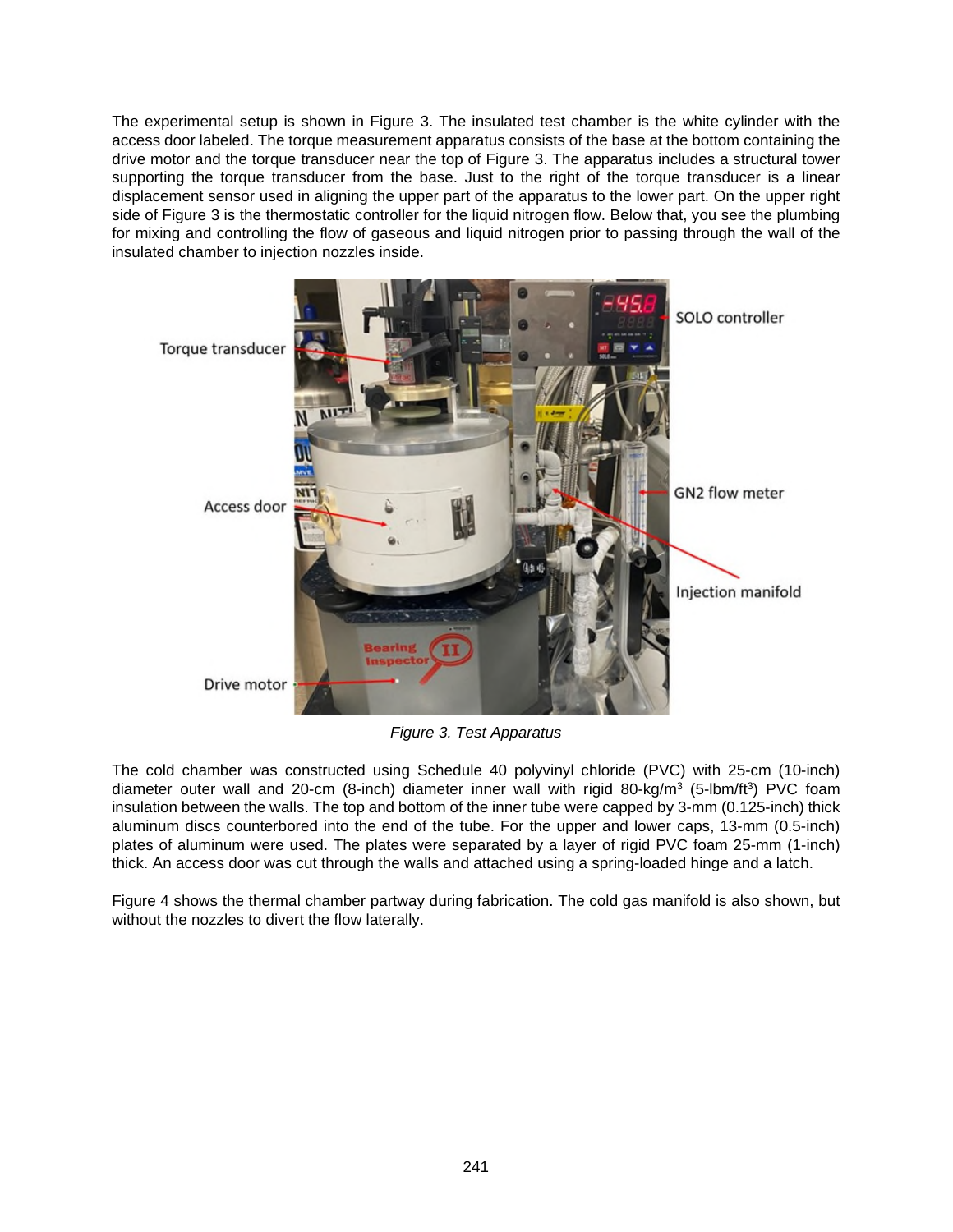<span id="page-5-0"></span>

*Figure 4. Cold Chamber During Fabrication* 

[Figure 5](#page-5-1) shows the apparatus assembled as it would be inside the thermal chamber. Resting on the right hand side of the baseplate of the testing unit are two of the three bearings along with insulating holders of G10 fiberglass (greenish) and Vespel polyimide (brown). Each bearing has its own customized mounts machined to match the dimensions of the bearing and attach it to the testing machine while providing thermal insulation to allow the testing machine to remain at room temperature. The third bearing is already installed in Figure 5.

<span id="page-5-1"></span>

*Figure 5. Test Appartus Without Thermal Chamber* 

The large piece of copper is a 2.3-kg (5-lbm) weight that rests on the outer ring of the bearing to provide axial load across the bearing to approximate the loading condition it will experience in the mechanism. The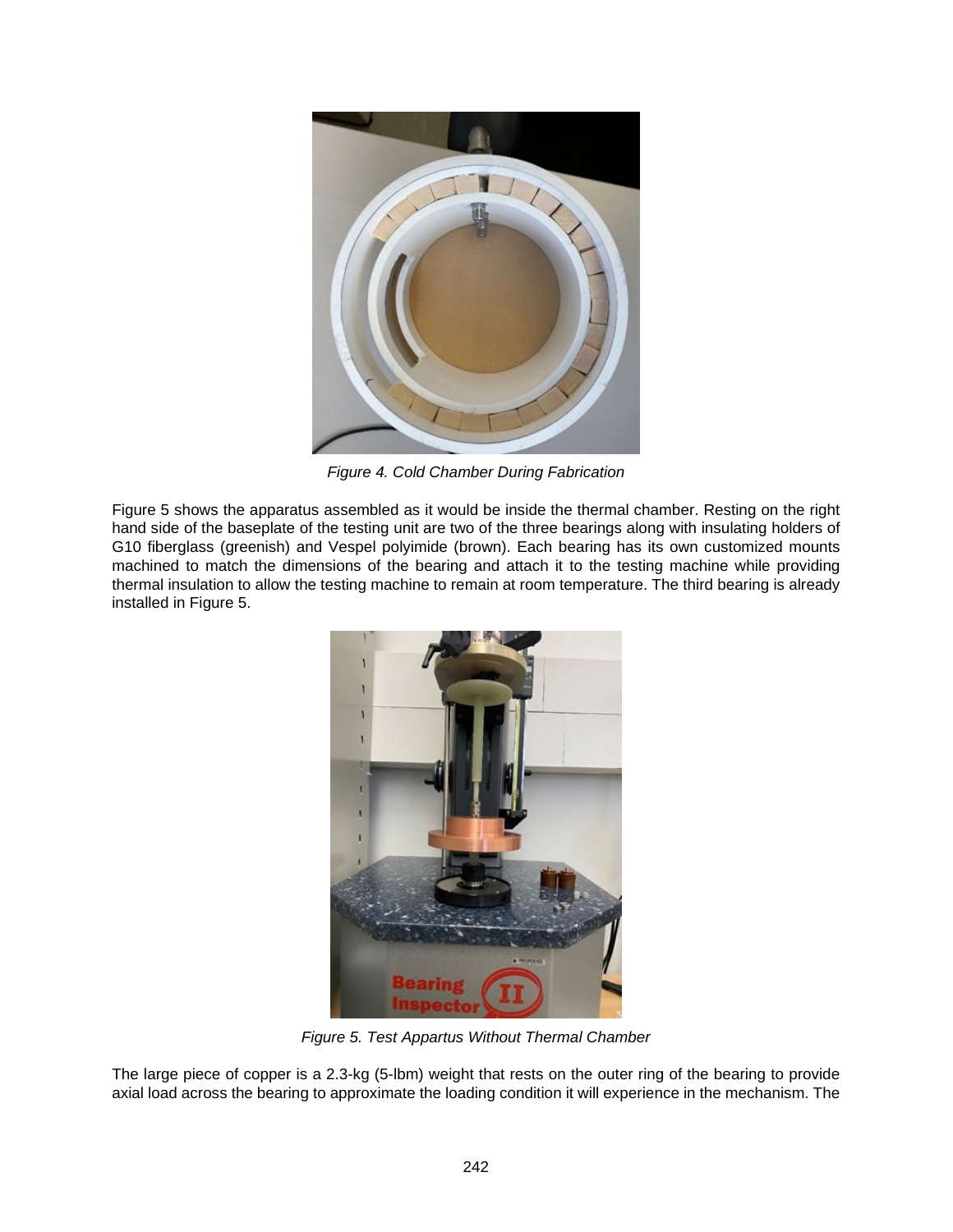<span id="page-6-0"></span>copper weight rests with its center of mass lower than the bearing to avoid any tendency to topple. The drive motor is inside the base and turns the shaft at the bottom.



*Figure 6. Bearing Support and Connection to Torque Tester* 

[Figure 6](#page-6-0) shows a sequence of photographs at successive stages of connection of the elements attaching the bearings to the torque tester. The attachment elements were machined out of G10 (green) and Vespel (brown) to provide mechanical connections while maintaining good thermal isolation. A G10 rod extends from the drive motor collet to the inner bearing ring. The inner bearing ring is captured by a slip fit cap axially clamped by a threaded fastener. The outer bearing ring is then captured using the Vespel cap. The stepped Vespel flange is arranged to support the 2.3-kg copper weight. A bellows-type flexible coupling then attaches the Vespel cap to the G10 rod that extends out the top of the chamber and to the torque transducer. The large G10 disk machined into the shaft protects the torque transducer from the cold nitrogen gas that flows upward around the shaft and out the hole in the top of the chamber. The disk diverts the flow out away from the torque transducer.

# **Test Operation**

During testing, the chamber was cooled using cold nitrogen gas injected tangentially through three nozzles inside the chamber. The cold gas was created by mixing room temperature nitrogen gas with liquid nitrogen. The flow of the room temperature gas was adjusted manually to a desired constant flow rate using a rotameter. The flow of the liquid nitrogen was controlled in an on/off fashion using a solenoid ball valve controlled thermostatically by a SOLO 9696 controller that was also readily available in our lab space. During testing, we found that the flow of gas caused mechanical noise that was picked up by the sensitive torque transducer. Therefore, we temporarily turned off the flow of gas for a few seconds while taking a measurement. This worked quite well and allowed us to acquire reliable measurements of the starting torque.

The test apparatus was programmed to apply an angular acceleration of 0.050°/s<sup>2</sup> up to an angular speed of 0.39°/s for 3° rotation tests and 0.50°/s for 5° rotation tests. This was adequate to measure the starting torque of the bearing as well as to overcome the wind-up in the torque transducer

For each bearing, three measurements were taken in the clockwise direction and three were taken in the counterclockwise direction.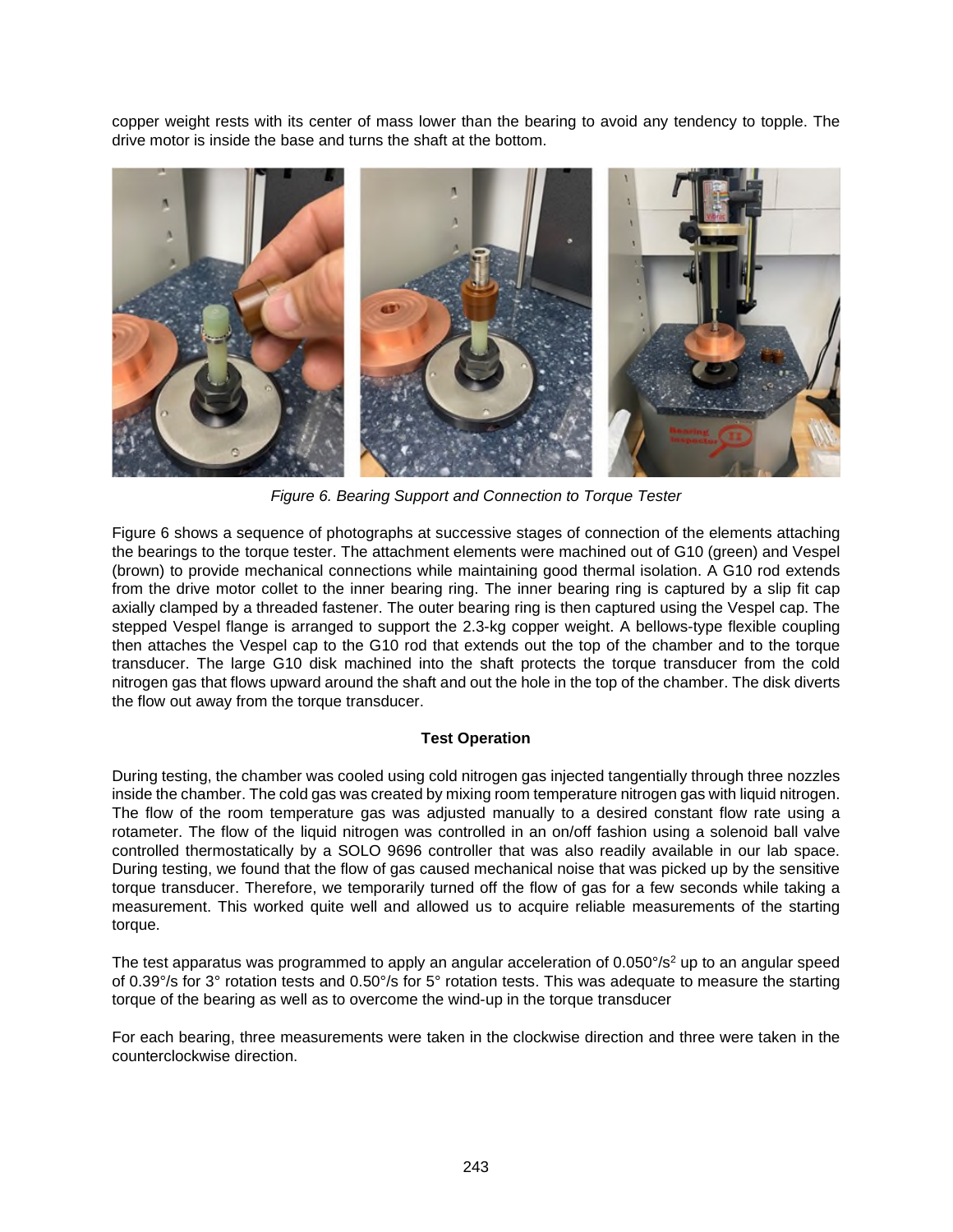### **Observations**

During early testing, we observed some angular oscillation in the time history as the bearing started to turn. This led us to investigate in more detail how the torque transducer works internally rather than just treating it as a "black box." Based on a diagram in the manual [4], we learned that the torque transducer principle of operation uses two rods acting collectively as a torsional spring connecting two disks. When torque is applied, one disk rotates a small amount relative to the other disk and the rods bend slightly. This relative rotational deflection is proportional to the applied torque, and is measured optically. It required about 0.5 deg of rotation to wind up this torsional spring before the torque reached the starting torque being measured. The torque transducer was connected to the "fixed" outer ring with its deadweight disk. The small angular displacement of this "fixed" side led to a torsional pendulum action once the starting torque was overcome. For some operating conditions, the angular oscillations would feed back into the motor controller and the oscillations would continue. With a relatively large moment of inertia disk connected to a relatively soft torsional spring, the resonant frequency was just a few Hertz. We learned to test with angular displacements below 5 deg and many tests were programed for 3 deg, so the apparent instabilty never amplified enough to cause any issues. We also learned to keep the commanded angular acceleration very low. This ensured that there were no dynamic effects during the wind-up leading to startup in which the two rings of the bearing started to move relative to one another. The maximum measured torque from the first peak was taken as the measured starting torque even if subsequent peaks were higher. This test apparatus is often used to measure continuous running torque and does not normally have a weight connected with a large moment of inertia, so we did not anticipate this effect prior to our testing. While it was interesting to observe this small dynamic effect, this motion all occured after the measurement of the starting torque.

[Figure 7](#page-8-0) shows a sample time history of the measured torque during a test. In this case, the total angular displacement applied was 3 deg. The initial rise during the first half second is indicative of the wind-up torque of the torque transducer. Near the top of that first peak, the bearing begins to turn and the measured starting torque is about 0.92 mN·m (0.13 in·ozf). The drop after that is mostly due to release of the strain energy in the torque transducer. The rise back to about 0.64 mN·m (0.09 in·ozf) is more indicative of the running torque of the bearing. We were not making any attempt to measure the running torque, however, as our interest was focussed on the starting torque.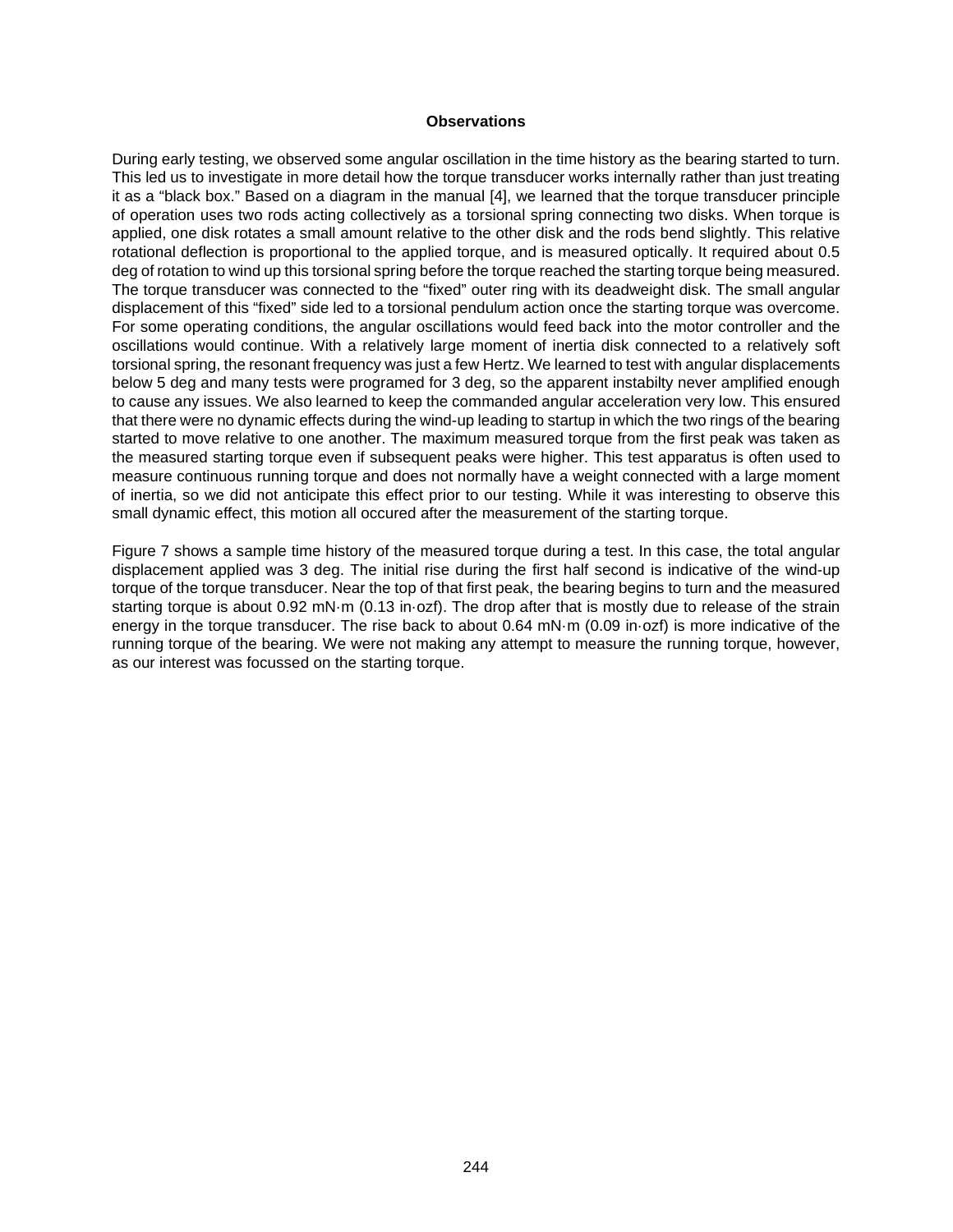<span id="page-8-0"></span>

*Figure 7. Sample Torque History* 

### **Test Results**

The results of the testing confirmed that the torque needed to overcome the resistance of the cold lubricant was significantly smaller than the driving torque available from the mechanism. The coldest anticipated operating temperature for the mechanism is -70°C. The qualification testing of the antenna will be performed at a lower temperature of -85°C to demonstrate adequate margin. However, the resisting torque measurements were performed down to -90°C and -100°C. Although it was apparent that the starting torque was increasing rapidly as temperature was lowered, even at -100°C there was still adequate torque margin to overcome the breakaway torque of the bearings.

[Figure 8, Figure 9, and Figure 10 show the starting torque for the three bearings. Each point is the average](#page-9-0)  of the six measurements, three clockwise and three counterclockwise. There was no systematic dependence on direction of rotation, and the variability within each set of six measurements was less than ~10% of the average value plotted. As the temperature is decreased, there is a small trend of increasing torque, with a relatively large increase for temperatures below -70°C. This is not surprising since the pour point for the oil is -72°C. These tests also confirmed that the amout of oil applied to the bearings had been selected appropriately for this application. No further developmental testing is needed.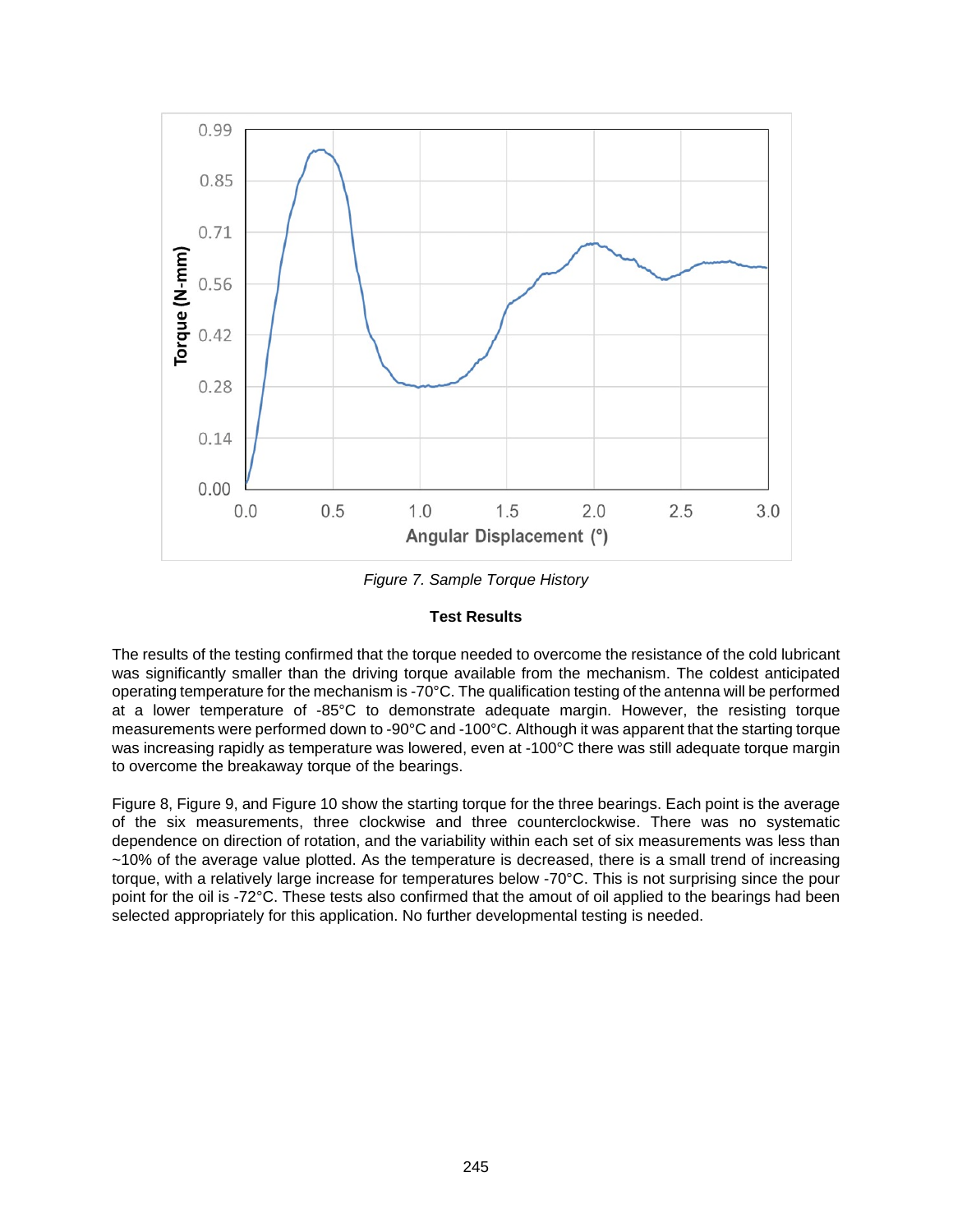<span id="page-9-0"></span>

*Figure 8. Starting Torque for 19.05 mm OD x 12.70 mm ID x 3.94 mm W (Papa) Bearing* 

<span id="page-9-1"></span>

*Figure 9. Starting Torque for 12.70 mm OD x 4.70 mm ID x 4.95 mm W (Mama) Bearing*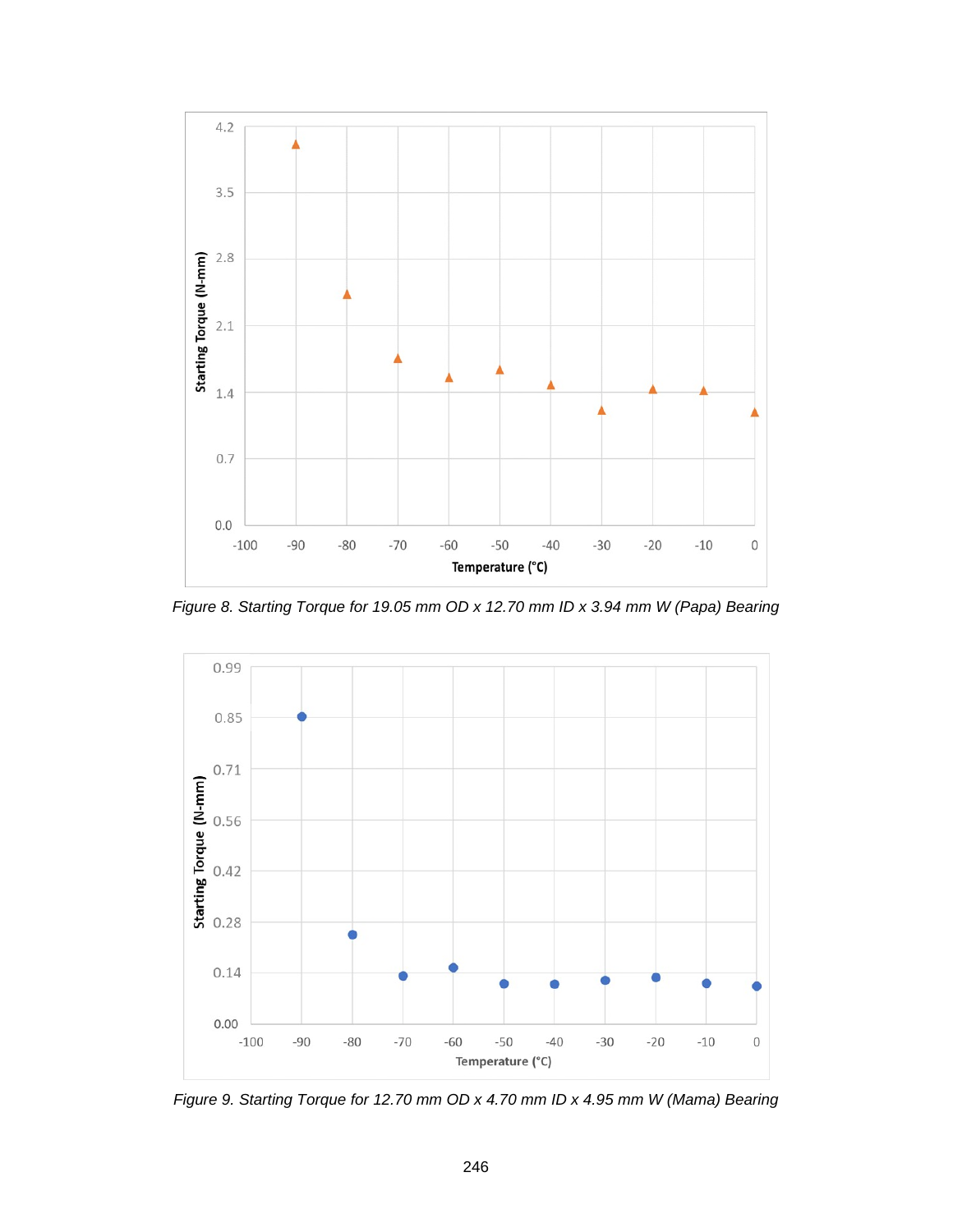<span id="page-10-0"></span>

*Figure 10. Starting Torque for 9.53 mm OD x 3.05 mm ID x 3.96 mm W (Baby) Bearing* 

## **Summary**

Starting torque was measured at temperatures from 0°C to -90°C for two bearings and 0°C to -100°C for a third bearing. The oil selected is rated for operation down to -72°C and these measurements confirmed that the starting torque was quite consistent down to this temperature. Since the expected operating temperature of these bearings during deployment of the radar antennas of the REASON instrument could be below the rated temperature, we measured starting torque down to lower temperatures. These measurements retired a risk that the oil might increase in viscosity and cause more bearing drag than the mechanism could overcome at low temperatures. This gives us confidence that the mechanisms will be able to perform as needed during qualification testing as well as in space during the Europa Clipper mission.

# **Acknowledgement**

The research was carried out at the Jet Propulsion Laboratory, California Institute of Technology, under a contract with the National Aeronautics and Space Administration (80NM0018D0004).